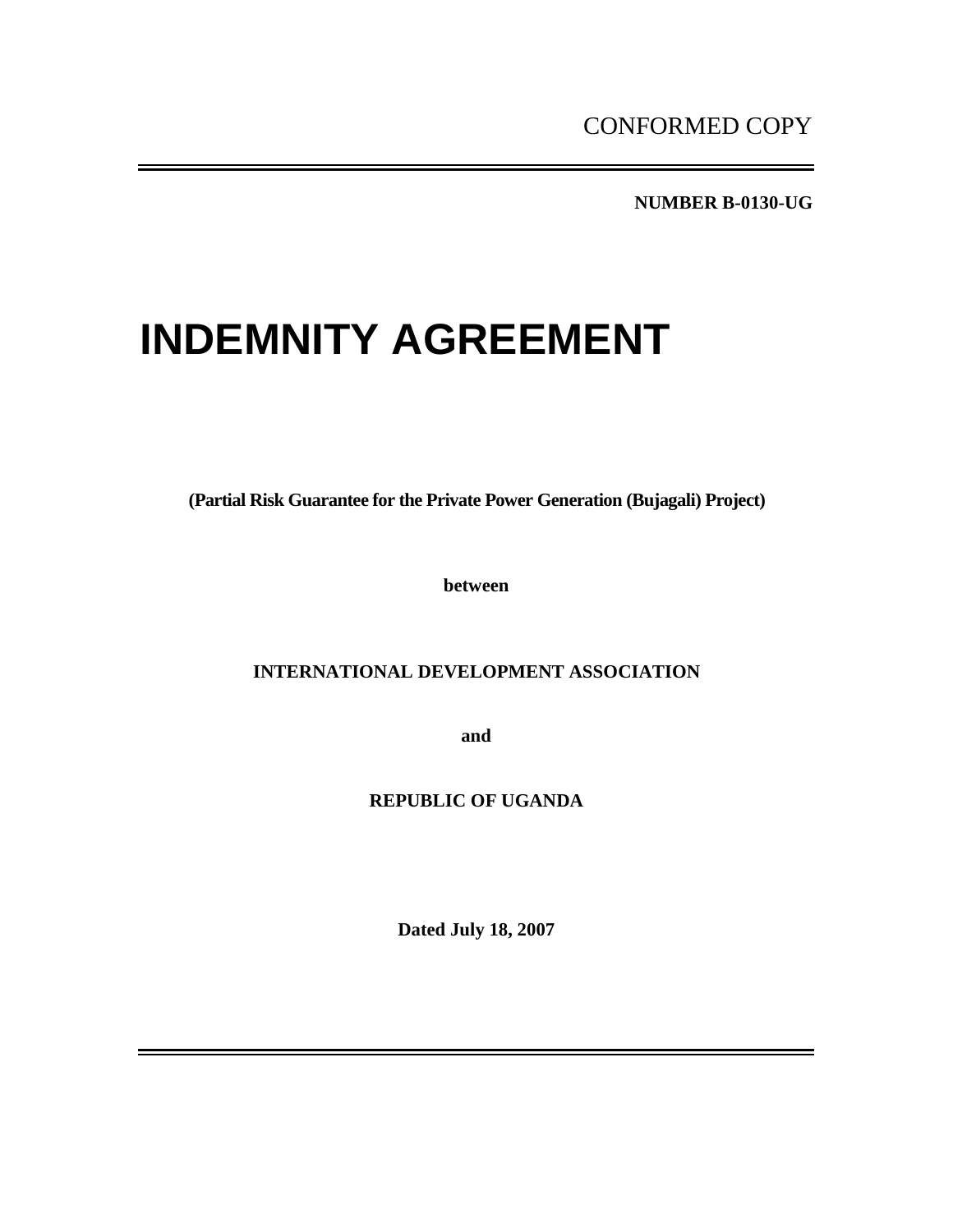# **INDEMNITY AGREEMENT**

INDEMNITY AGREEMENT, dated July 18, 2007, between the REPUBLIC OF UGANDA ("**Uganda**") and INTERNATIONAL DEVELOPMENT ASSOCIATION (the "**Association**").

(A) WHEREAS pursuant to a loan agreement dated on or about the date hereof (the "**IDA Guaranteed Facility Agreement**"), between Bujagali Energy Limited, a limited liability company organized under the laws of Uganda (the "**Company**") and the financial institutions named therein as lenders (the "**IDA Guaranteed Lenders**") and Absa Bank Limited as agent (the "**Agent**") for the IDA Guaranteed Lenders, the IDA Guaranteed Lenders have agreed to make a loan to the Company of up to one hundred fifteen million United States Dollars (US\$115,000,000) (the "Guaranteed Loan") to support a portion of the financing of the Bujagali Project (the "**Project**"), as defined in the Implementation Agreement dated December 13, 2005 between the Government of Uganda (the "**Government**" or "**GOU**") and the Company (as it may be amended and restated with the Association's consent) (the "**Implementation Agreement**").

(B) WHEREAS the Government has undertaken certain obligations (including payment obligations) to the Company with respect to the Project pursuant to the Implementation Agreement and the Government Guarantee, which guarantees certain of UETC's payment obligations under the PPA and agrees to compensate the Company for certain losses arising from Political Force Majeure Events, GOU Events of Default and UETC Events of Default (as each of the foregoing terms is defined herein and/or in the Implementation Agreement);

(C) WHEREAS at the request and with the agreement of Uganda, on or about the date hereof, the Association and the Agent (on behalf of the IDA Guaranteed Lenders) entered into an agreement (the "**IDA Guarantee Agreement**") pursuant to which the Association agreed to guarantee (the "**IDA Guarantee**") to the IDA Guaranteed Lenders the payment of interest and the repayment of the principal amount of the Guaranteed Loan on the terms and conditions set forth in the IDA Guarantee Agreement, but only on condition that Uganda agrees to reimburse to the Association all amounts paid by the Association in relation to or arising from the IDA Guarantee Agreement and to undertake such other obligations to the Association as are set forth in this Indemnity Agreement; and

(D) WHEREAS, in consideration of the Association providing the IDA Guarantee pursuant to the IDA Guarantee Agreement, Uganda has undertaken the obligations to the Association set forth in this Indemnity Agreement,

NOW THEREFORE the parties hereto hereby agree as follows: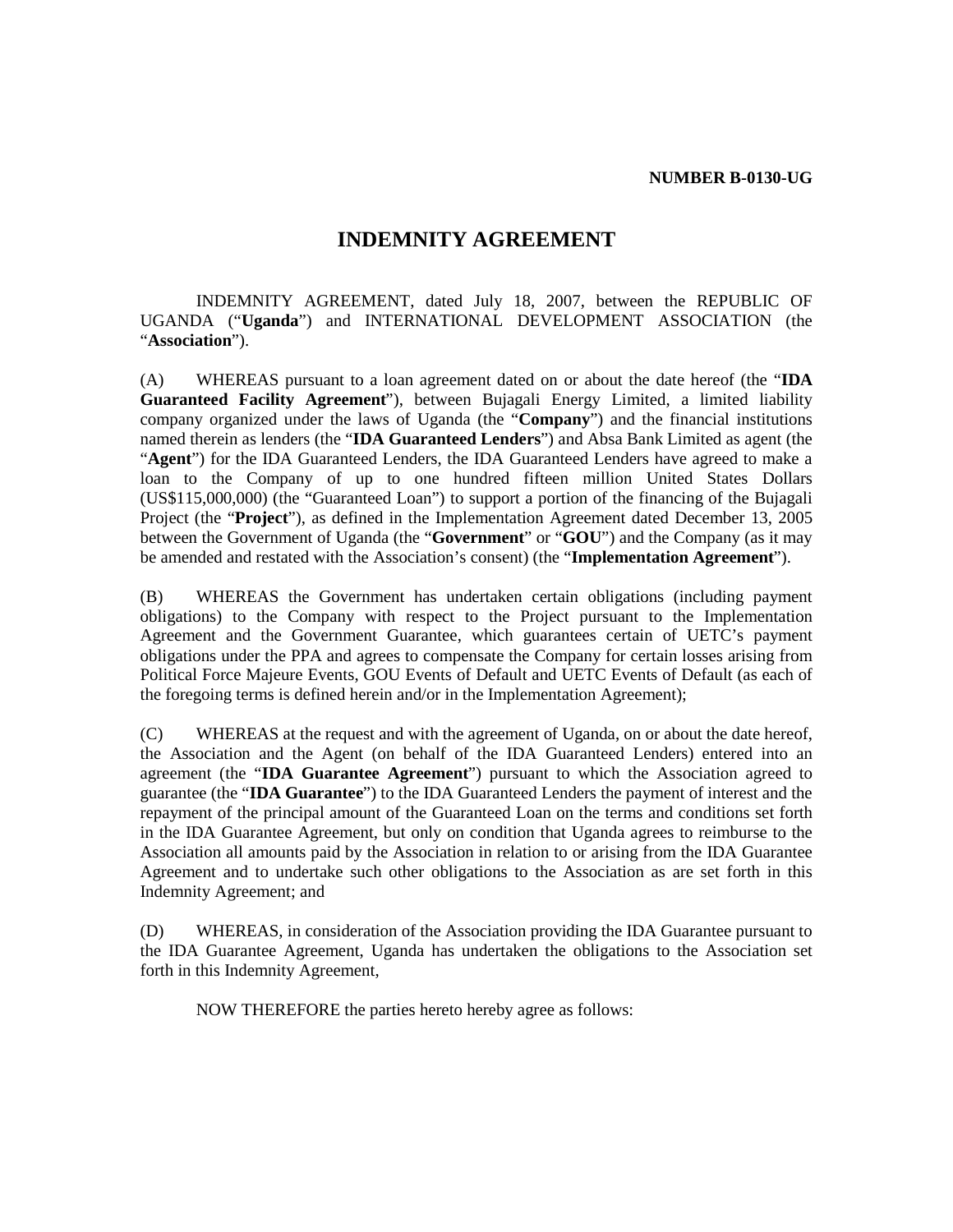### **ARTICLE I**

#### **Incorporation of General Conditions and Modifications**

**Section 1.01.** (a) The following provisions of the "General Conditions Applicable to Development Credit Agreements" of the Association, dated January 1, 1985 (as amended through May 1, 2004) (hereinafter the "**General Conditions**"), with the modifications set forth in paragraph (b) of this Section 1.01, constitute an integral part of this Indemnity Agreement:

- (i) Article I;
- (ii) Sections 2.01(1), (2), (3) and (4) both as modified below,  $(7)$ ,  $(8)$  as modified below,  $(9)$ ,  $(10)$  and  $(12)$  both as modified below, and  $(14)$ ;
- $(iii)$  Sections 2.02 and 2.03:
- $(iv)$  Sections 3.04 $(c)$  and 3.05;
- $(v)$  Sections 4.05 and 4.06;
- (vi) Section 8.01;
- (vii) Sections 9.01, 9.02 and 9.08;
- (viii) Sections 10.01, 10.02 as modified below, and 10.03; and
- (ix) Article XI.

(b) The General Conditions, unless the context otherwise requires, shall be modified as follows:

- (i) the term "Borrower" wherever used in the General Conditions, means Uganda;
- (ii) the term "development credit" or "Credit" wherever used in the General Conditions, means the amounts payable by Uganda under this Indemnity Agreement, save as used in Section 9.01 of the General Conditions where it shall mean the Project;
- (iii) the term "Development Credit Agreement," wherever used in the General Conditions, means this Indemnity Agreement;
- (iv) the term "Effective Date," wherever used in the General Conditions, means the date specified in Article V of this Indemnity Agreement;
- (v) the term "Project," wherever used in the General Conditions, means the Project as defined in the Preamble to this Indemnity Agreement; and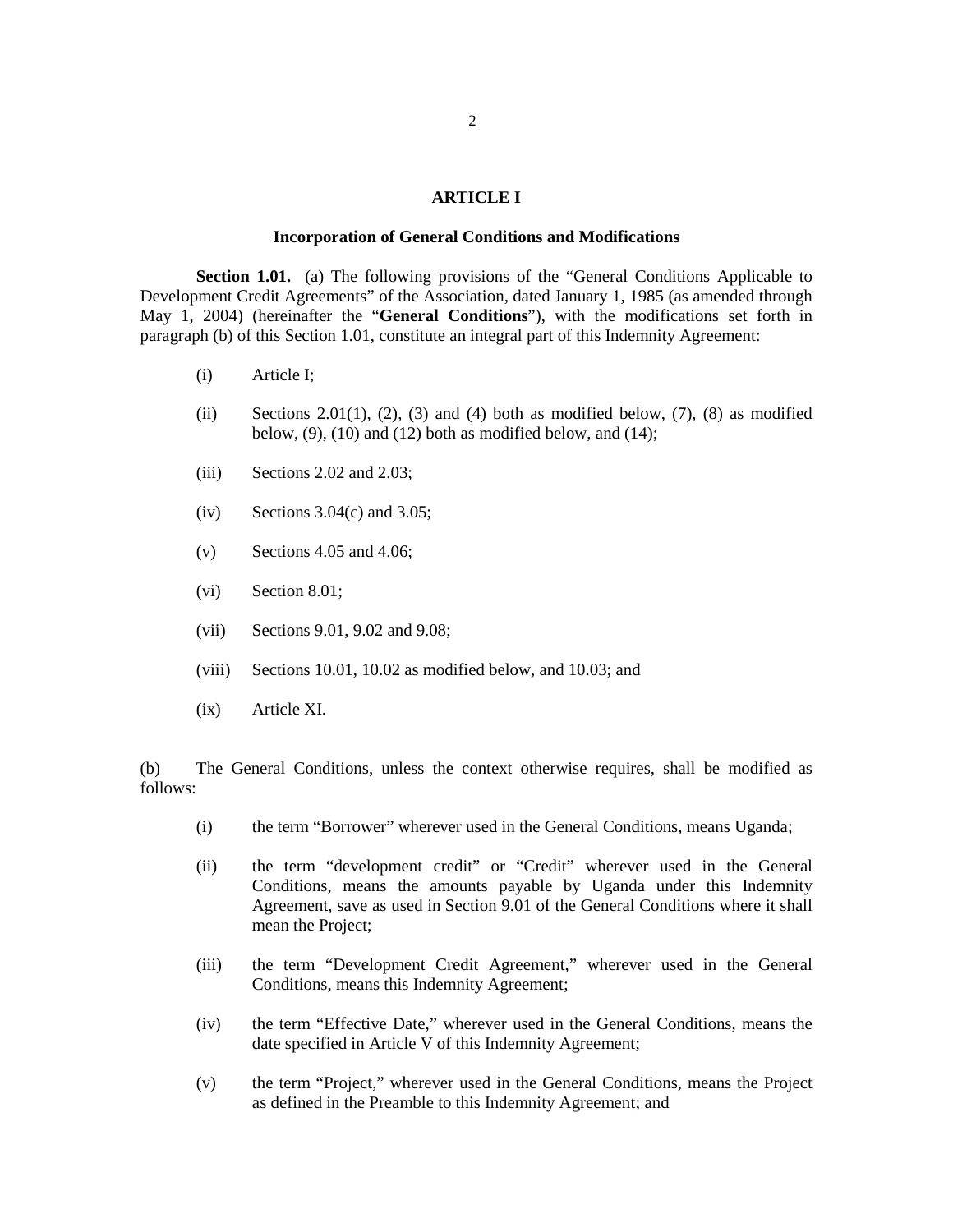(vi) in Section 10.02 the phrase "the IDA Guarantee Agreement, the IDA Guaranteed Facility Agreement, the Transaction Documents or any other related document" is added immediately after the phrase "the Development Credit Agreement."

**Section 1.02.** Unless the context otherwise requires,

- (a) the several terms defined in the General Conditions and in the Preamble to this Indemnity Agreement have the respective meanings therein set forth;
- (b) the following terms shall have their respective meanings set forth in the Implementation Agreement: "Change in Law," "Company Action or Inaction," "Company Event of Default," "Force Majeure Event," "GOU Action or Inaction," "GOU Event of Default," "Land Licence," "Laws of Uganda," "Lease Agreement," "Liquidity Facility Agreement," "Other Force Majeure Event," "Political Force Majeure Event," "Power Station EPC Contracts," "UETC Action or Inaction," "UETC Event of Default," "UETC Line," and "UETC Line EPC Contract."
- (c) the following additional terms shall have the following meanings:
	- (i) "Bank" means the International Bank for Reconstruction and Development;
	- (ii) "Demand" means a demand on the Association for payment under the IDA Guarantee Agreement, made by means of a Demand Notice;
	- (iii) "Demand Notice" means a demand presented to the Association by the Agent in accordance with Article 6 of the IDA Guarantee Agreement;
	- (iv) "Dispute" means a "dispute" as that term is used in Article XVI of the Implementation Agreement;
	- (v) "Environmental Management Plans" or "EMPs" means the two Social and Environmental Assessment ("SEA") reports in respect of the Project and the UETC Line being financed and constructed for the benefit of UETC (the "UETC Line Project"), both dated December 2006, adopted by the Company and approved by the Association; the EMPs also set out the actions, measures, monitoring arrangements and other activities to be undertaken by the Company, as well as UETC and the Government, during implementation of the Project and the UETC Line Project, to mitigate adverse environmental and social impacts, offset them, or reduce them to acceptable levels, as such plans may be amended from time to time with the prior agreement of the Association;
	- (vi) "GOU Direct Agreement" means the agreement among the Government, the Company and the intercreditor agent (or agents) representing the lenders (including the IDA Guaranteed Lenders) to the Project dated on or about the date hereof;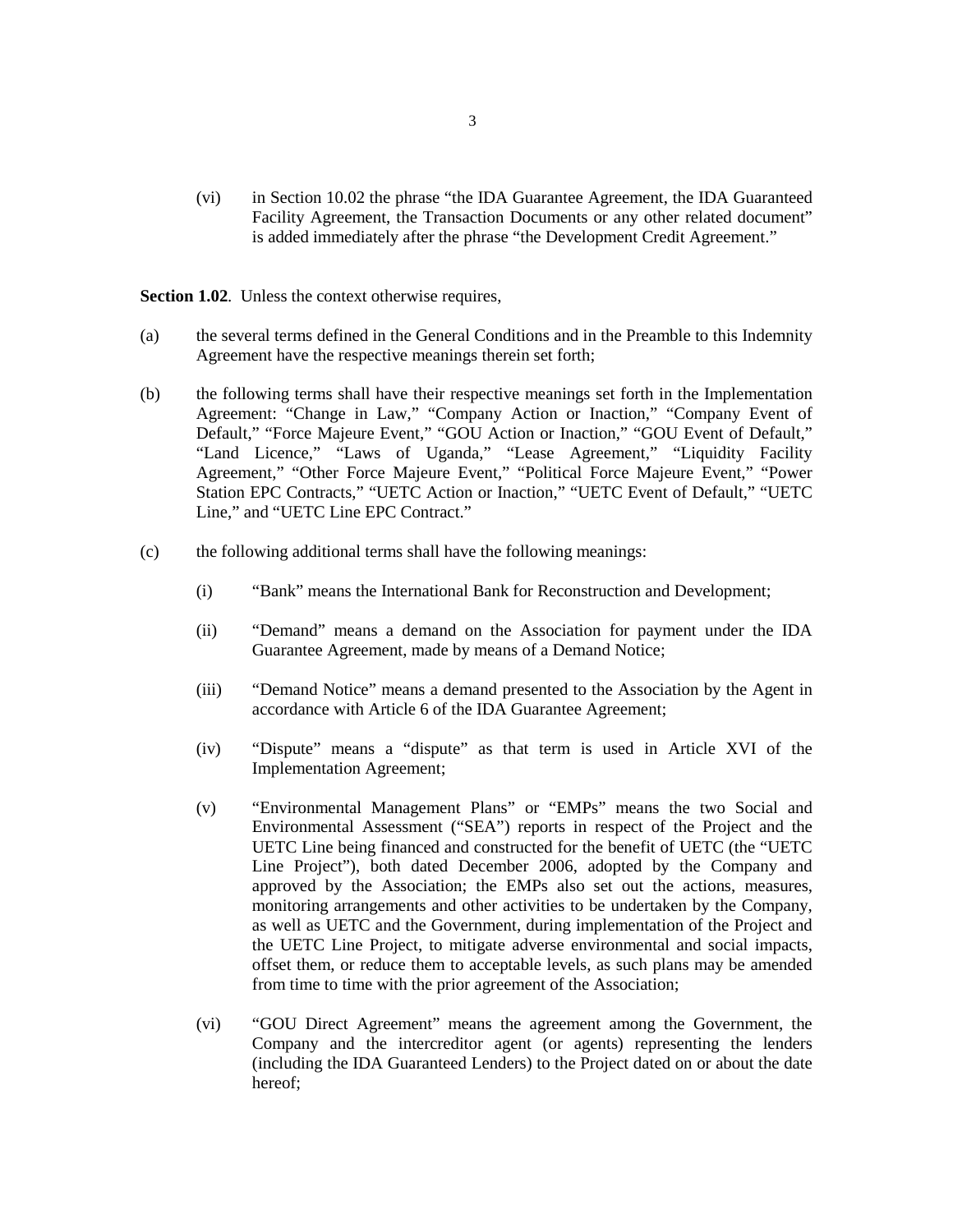- (vii) "Government Guarantee" means the agreement between the Government and the Company dated May 25, 2007 providing for GOU's guarantee to the Company of UETC's payment obligations under the PPA;
- (viii) "Guaranteed Obligation" means any obligation of the Government with respect to making a compensation payment or other payment upon termination of (or at any other time under) the Implementation Agreement or the Government Guarantee by reason of:
	- (a) any GOU Event of Default pursuant to Sections 15.2 (a), (b), (c), (d), (f), (g) or (h) of the Implementation Agreement;
	- (b) any UETC Event of Default pursuant to Sections  $4.3(a)$ , (b), (c) or (f) (but excluding any breach by UETC of the Liquidity Facility Agreement) of the PPA; or
	- (c) any Political Force Majeure Event pursuant to Sections 14.1(a)(i), (a)(ii),  $(a)(iii)$  or  $(a)(v)$  of the Implementation Agreement;
- (ix) "IDA Agreements" means the IDA Guarantee Agreement, this Indemnity Agreement, and the IDA Project Agreement;
- (x) "IDA Project Agreement" means the agreement dated on or about the date hereof between the Association and the Company;
- (xi) "Kalagala Falls Site" means the area designated as such on the map attached hereto;
- (xii) "Mabira Central Forest Reserve" means the area designated as such on the map attached hereto, including all use classifications set forth on such map as agreed with the Association;
- (xiii) "O&M Contractor" means the onshore and offshore operators who are parties to the Operation and Maintenance Agreements;
- (xiv) "Operation and Maintenance Agreements" means the offshore and onshore operations and maintenance services agreements between the Company and the O&M Contractor;
- (xv) "PPA" means the Power Purchase Agreement between UETC and the Company dated December 13, 2005 (as it may be amended and restated with the Association's consent), providing for the long-term off-take arrangements between UETC and the Company;
- (xvi) "Prohibited Activities" means Corrupt Practices, Fraudulent Practices, Collusive Practices, Coercive Practices or Obstructive Practices in any way connected to the Project, as each of those terms is defined in Annex 1 hereof;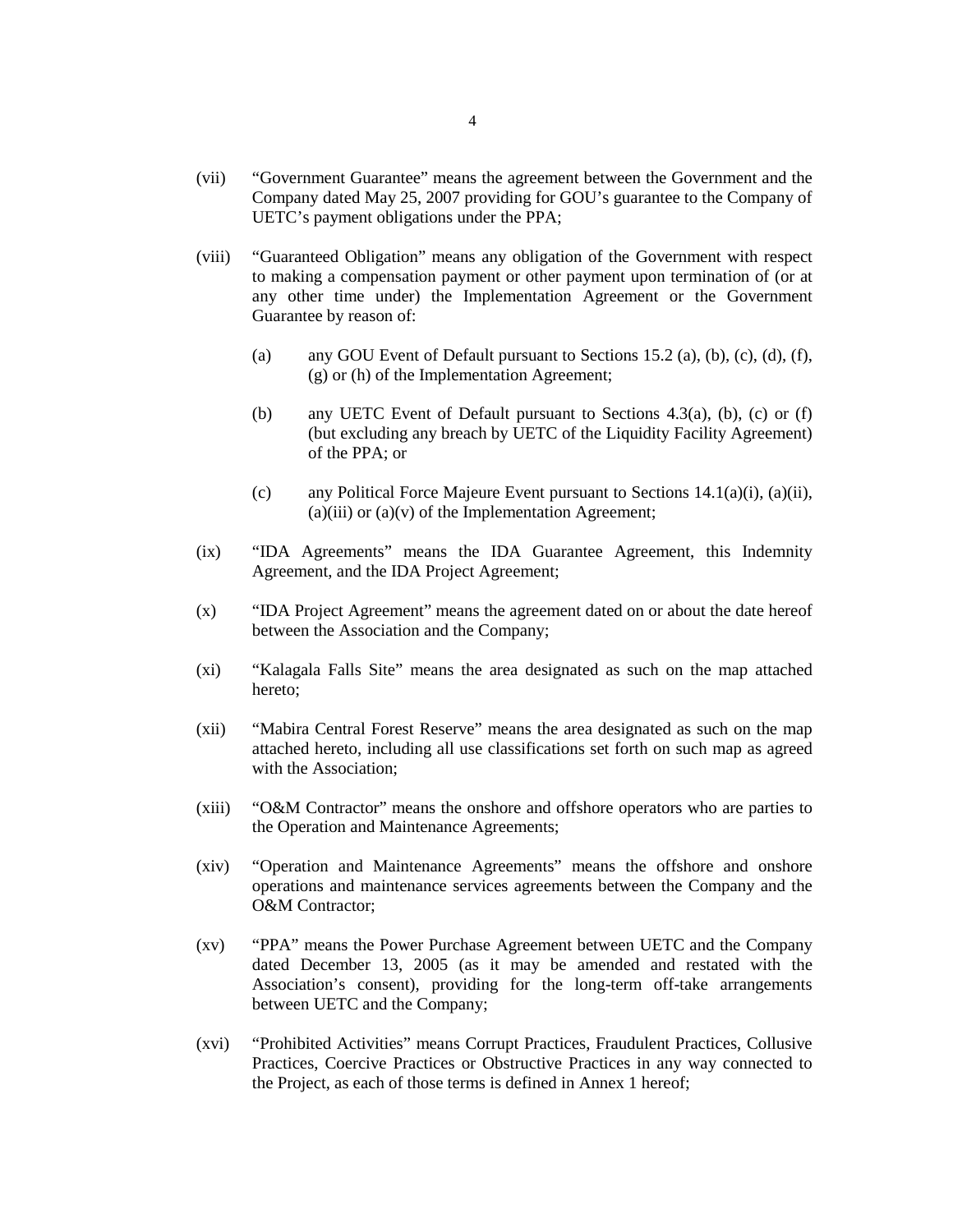- (xvii) "Public Sector Entity" means:
	- (a) the Government, the Parliament of Uganda, any governmental department or ministry, agency, body, instrumentality or public authority, whether national, state, regional or local (or any subdivision thereof), or any State Company or other entity subject to the overall control or direction as to matters of policy of the Government or which is otherwise controlled by the Government (including UETC);
	- (b) any court with jurisdiction over the Company or the Project or any part thereof; or
	- (c) any person having or asserting authority to issue a license, approval or consent required or necessary in connection with the Project, or otherwise having jurisdiction over any aspect of the Project;
- (xviii) "Relevant Project Agreements" means the Government Guarantee, the Implementation Agreement, the PPA, the UETC Line EPC Contract, the Power Station EPC Contracts, the Liquidity Facility Agreement, the GOU Direct Agreement, the UETCL Direct Agreement, the Land Licence, the Lease Agreement, and the Operation and Maintenance Agreements;
- (xix) "Resettlement Action Plans" means the plans titled "Assessment of Past Resettlement Activities and Action Plan" in respect of the Project and the "Resettlement and Community Development Action Plan" for the UETC Line, both dated and disclosed in December 2006 as part of the SEAs, for the Company's as well as UETC's and the Government's implementation of the involuntary resettlement of displaced persons in conjunction with the development of the Project and the UETC Line Project;
- (xx) "State Company" means a legal entity which is directly or indirectly controlled by the Government. For the purpose of this definition, the Government will be deemed to have control if it:
	- (a) holds an absolute majority of the votes in a shareholder meeting or equivalent corporate body; or
	- (b) holds more than fifty percent (50%) of the rights and interests which confer the power of management and control; or
	- (c) has the power to appoint a majority of the members of the governing body of such legal entity;
- (xxi) "Transaction Documents" means the Relevant Project Agreements and the IDA Agreements; and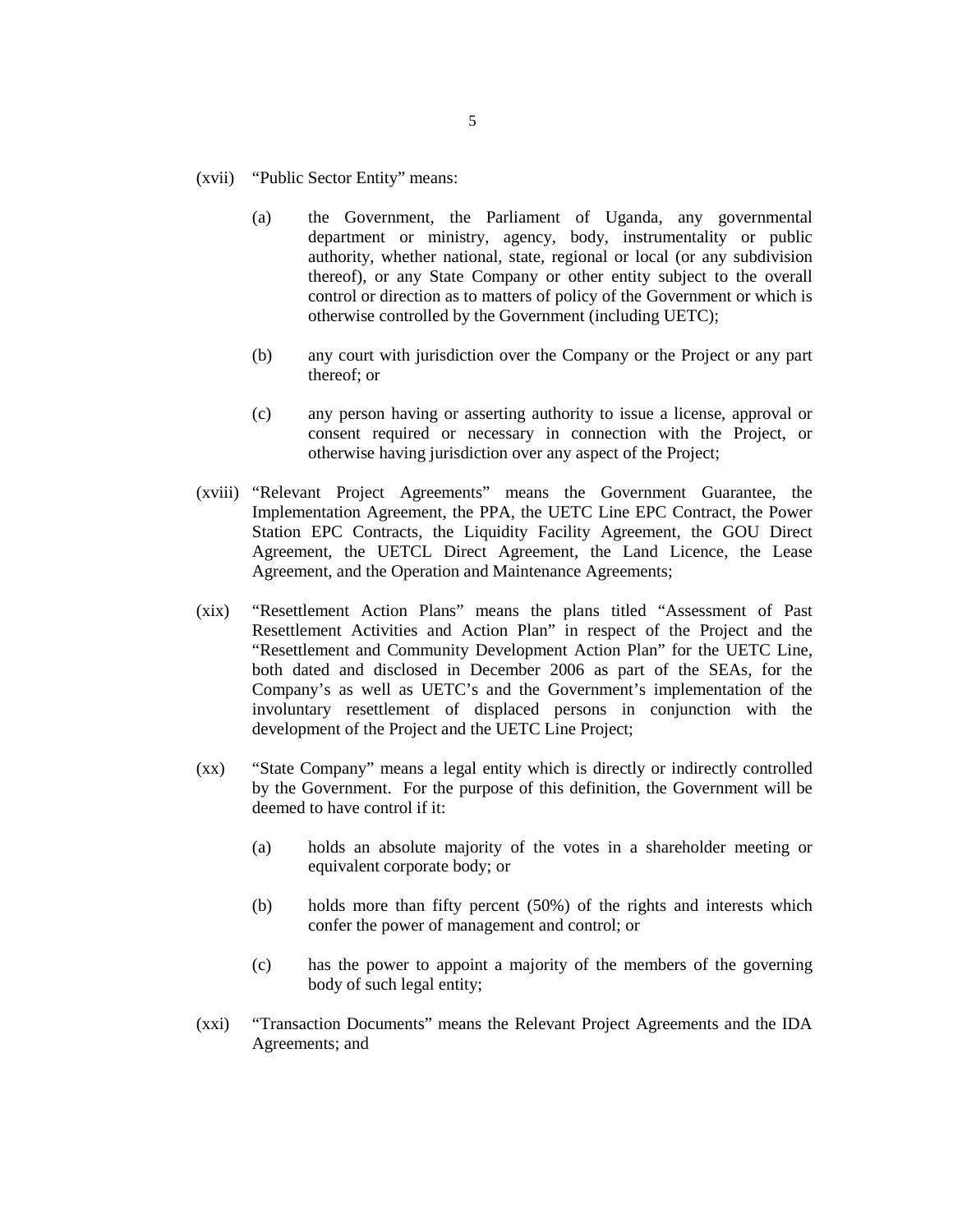- (xxii) "UETC" means Uganda Electricity Transmission Company Limited, a limited liability company held and controlled by the Government, and organized under the laws of Uganda;
- (xxiii) "UETCL Direct Agreement" means the agreement among UETC, the Company and the agent (or agents) representing the lenders (including the IDA Guaranteed Lenders) to the Project dated on or about the date hereof;
- (xxiv) "UETC Line EPC Contractor" means the contractor engaged by the Company or UETC to carry out the work under the UETC Line EPC Contract; and
- (xxv) "United States Dollars" or "US\$" or "US Dollars" means the lawful currency of the United States of America.

## **ARTICLE II**

## **Indemnity by Uganda to the Association**

**Section 2.01**. In consideration of the Association providing the IDA Guarantee on the terms and conditions set out in the IDA Guarantee Agreement, Uganda hereby irrevocably and unconditionally agrees:

(a) to reimburse the Association in US Dollars immediately upon written demand or as the Association may otherwise direct in writing for any amount paid by the Association under the IDA Guarantee Agreement together with interest thereon at the rate per annum determined by the Association and notified to Uganda (which rate shall not exceed the Bank's prevailing lending rate for Fixed-Spread Loans denominated in US Dollars, as shown from time to time on the Bank's external website) from the date such payment is made by the Association until such amount is paid in full;

(b) to indemnify the Association on demand in respect of all actions, proceedings, liabilities, claims, losses, damages, costs and expenses brought against, suffered or incurred by the Association which are reasonable and documented in relation to or arising out of the IDA Guarantee Agreement (except as otherwise provided in Section 10.03 (i) of the General Conditions);

(c) that (i) the Association is authorized to comply with any Demand Notice served on the Association pursuant to the IDA Guarantee Agreement and make any payments which are due or claimed from the Association under the IDA Guarantee (*provided* that the Association shall promptly notify Uganda of any such demand, but failure to give such notice shall in no way affect the Association's obligation to make payment under the IDA Guarantee or Uganda's obligation to reimburse or indemnify the Association pursuant to this Indemnity Agreement); and (ii) it shall not be incumbent on the Association to confirm whether or not any statements in such Demand Notice are in fact correct; and

(d) that any such Demand Notice shall, as between Uganda and the Association, be conclusive evidence that the demand is properly made and payment is due. Following the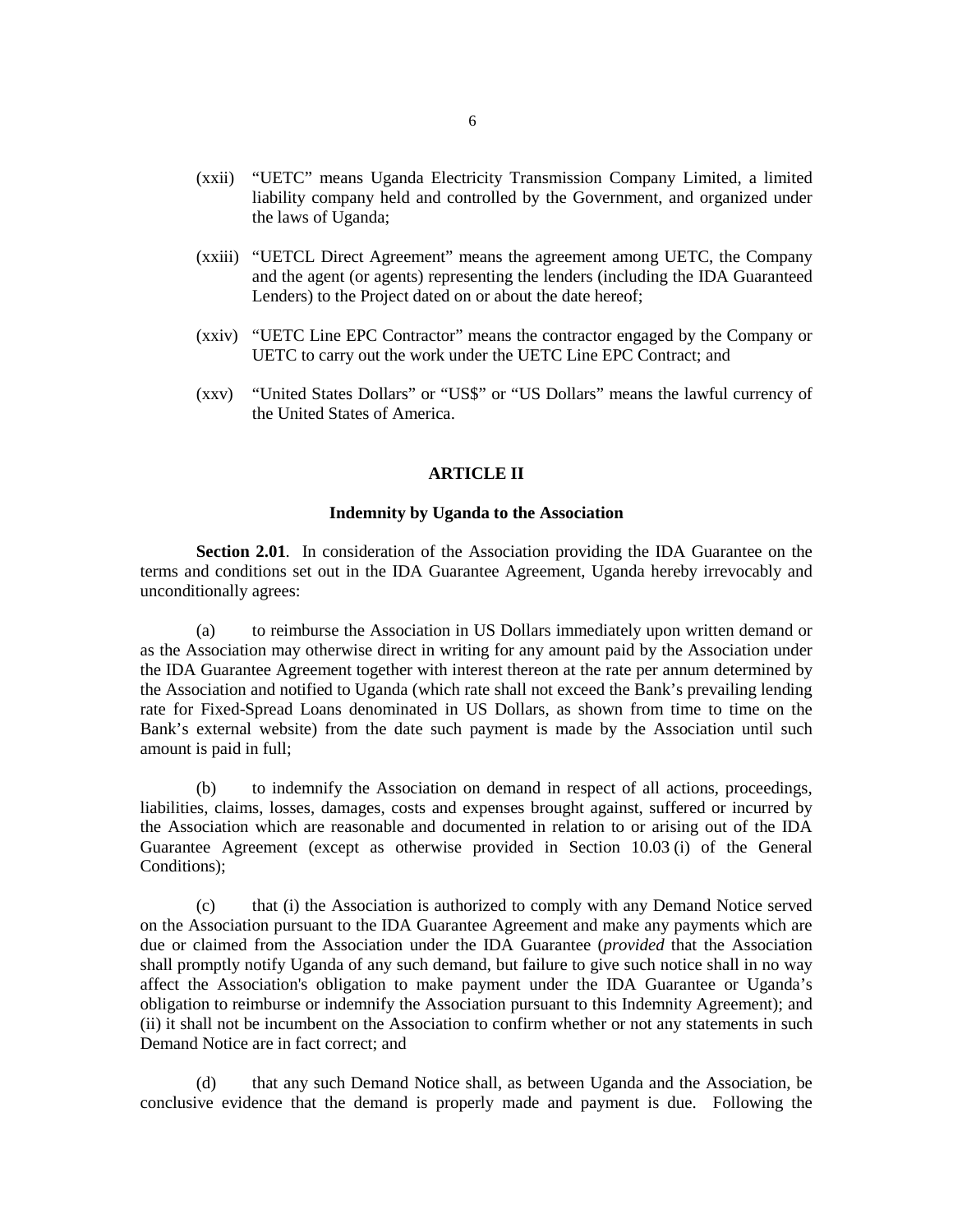notification to Uganda of the receipt by the Association of any Demand Notice, Uganda may investigate the validity of the statements in such Demand Notice and take such actions as Uganda may see fit against the Company, the Agent and the IDA Guaranteed Lenders in respect thereof, all without prejudice to the Association's obligations under the IDA Guarantee Agreement to make a payment in respect of such Demand Notice and to Uganda's obligations under this Indemnity Agreement in relation to its indemnity and payment obligations to the Association. The obligations of Uganda hereunder shall apply notwithstanding that Uganda, UETC or any Public Sector Entity disputes the validity of any such Demand Notice or the accuracy or correctness of any documentation, fact or figures relied upon or stated therein.

**Section 2.02.** (a) The obligations of Uganda under this Indemnity Agreement are irrevocable, absolute and unconditional irrespective of the value, genuineness, validity, regularity or enforceability of Uganda's obligations under the Implementation Agreement, the Government Guarantee, or any other Public Sector Entity's obligations under other Transaction Documents, and shall not be discharged except by performance and then only to the extent of such performance. Such obligations shall not be subject to any prior notice to, demand upon or action against the Company, the Agent, the IDA Guaranteed Lenders or any other person, or any prior notice to or demand upon Uganda with regard to any failure by the Company or Uganda to pay any amount in respect of which a Demand Notice is served on the Association pursuant to the IDA Guarantee Agreement. Such obligations shall not be impaired by any of the following: (i) any extension of time, forbearance, concession or other indulgence given to the Association, the Company, the Agent, the IDA Guaranteed Lenders or any other person; (ii) any variation of the IDA Guaranteed Facility Agreement, or any Transaction Document or any other related agreement; (iii) any assertion of, or failure to assert, or delay in asserting, by any party to a Transaction Document, any right, power or remedy against Uganda, UETC, the Company or any other person, or in respect of any security created or purported to be created for the Guaranteed Loan (or any part thereof or interest thereon); or (iv) any other circumstances which would or might (but for this provision) constitute a release, discharge, defense or waiver for Uganda.

(b) The Association may at any time, without thereby discharging, impairing or otherwise affecting any rights, powers and remedies hereby created or conferred upon it by any IDA Agreement, the IDA Guaranteed Facility Agreement, or any other related agreement or by law: (i) offer or agree to or enter into any agreement for the extension or variation of the IDA Guarantee Agreement, the IDA Guaranteed Facility Agreement (other than, without Uganda's consent, any such extension or variation that would materially increase the obligations of Uganda under this Indemnity Agreement), any Transaction Document or any other related agreement; and (ii) offer or give or agree to give any time or other indulgence to any person or entity other than Uganda from whom it may seek reimbursement (at law or otherwise) in respect of sums paid out or liabilities incurred by the Association under the IDA Guarantee Agreement.

(c) Any rights conferred on the Association by this Indemnity Agreement shall be in addition to, and not in substitution for or derogation of, any other right that the Association may have at any time to seek from Uganda, UETC, the Company or any other person or entity, reimbursement of or indemnification against payments made or liabilities arising from or in connection with the IDA Guarantee Agreement.

(d) The Association shall not be obliged before or after taking steps to enforce any rights conferred on it by this Indemnity Agreement or exercising any of the rights, powers and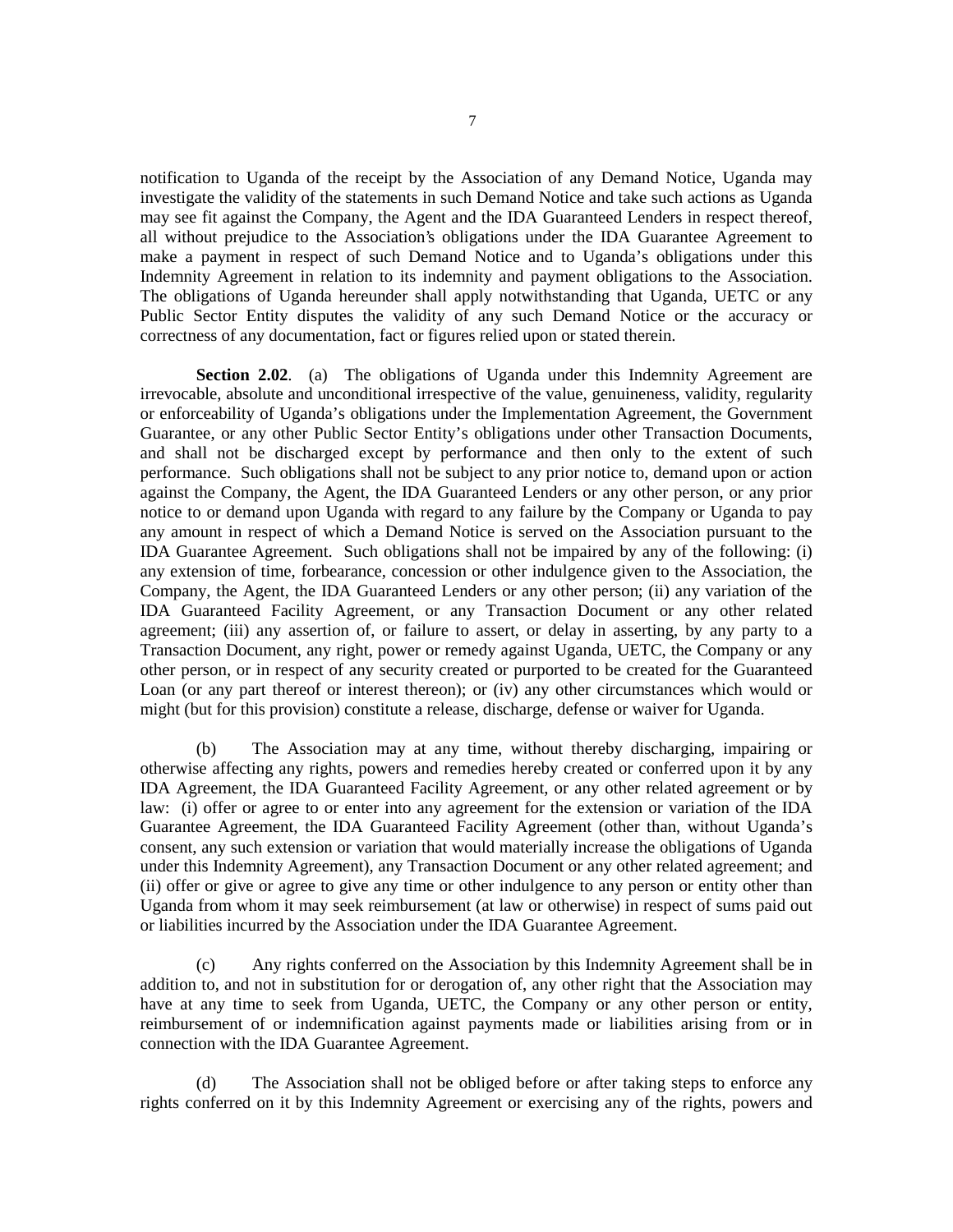remedies conferred upon the Association by the IDA Agreements, the IDA Guaranteed Facility Agreement or any other Transaction Document, or any other related agreement or by law: (i) to take action or obtain judgment or award in any court or tribunal of competent jurisdiction against any other person (including persons from whom it may seek reimbursement in respect of sums paid out or liabilities incurred pursuant to the IDA Guarantee Agreement); or (ii) to enforce or seek to enforce any other rights it may have against Uganda or its rights against or security given by any other person including, but not limited to, security provided by the IDA Guaranteed Lenders to the Association.

**Section 2.03.** Any payment required to be made by Uganda pursuant to the terms of this Indemnity Agreement shall be applied first, to pay all interest and other charges due to the Association and second, after such interest and other charges are paid, to pay all other amounts then due to the Association under this Indemnity Agreement.

#### **ARTICLE III**

#### **Project-Related Covenants**

**Section 3.01**. Without limitation or restriction upon any of its other obligations under this Indemnity Agreement, Uganda hereby undertakes to the Association to punctually perform all of its obligations under the Transaction Documents and to cause UETC and each relevant Public Sector Entity to punctually perform all of its obligations under the relevant Transaction Documents to which it is a party or which are otherwise applicable to each of them respectively, to the extent the breach of or failure to perform any such obligation could lead to a Demand under the IDA Guarantee Agreement.

**Section 3.02.** Uganda shall not take, or permit UETC or any other Public Sector Entity to take, any action which would prevent or interfere with the performance by Uganda or any such Public Sector Entity of any of its material obligations under the Transaction Documents (or any other related agreement) to which it is a party, and Uganda shall notify and cause UETC and each such Public Sector Entity to notify the Association prior to agreeing to any material amendment, waiver, termination or other change to any Transaction Document to which Uganda, UETC or any Public Sector Entity is a party, and shall obtain the written consent of the Association (not to be unreasonably withheld) prior to agreeing to any such material amendment, waiver, termination or other change to such an agreement or undertaking which would or could in the opinion of the Association materially affect the rights or obligations of the Association under the IDA Agreements or any other Transaction Document (including any assignment, transfer, novation, abrogation, granting of security over or other disposition of any rights or obligations under such agreements).

**Section 3.03**. Uganda shall, and shall cause UETC and each other Public Sector Entity performing obligations under or related to the Transaction Documents or related agreements or undertakings, to promptly notify the Association of: (a) the receipt or giving by Uganda, UETC or the Company (as the case may be) of any notice, claim, demand, payment or recovery for or in respect of any Company Action or Inaction, Company Event of Default, Force Majeure Event, GOU Action or Inaction, GOU Event of Default, Other Force Majeure Event, Political Force Majeure Event or UETC Event of Default; and (b) the occurrence of any other event or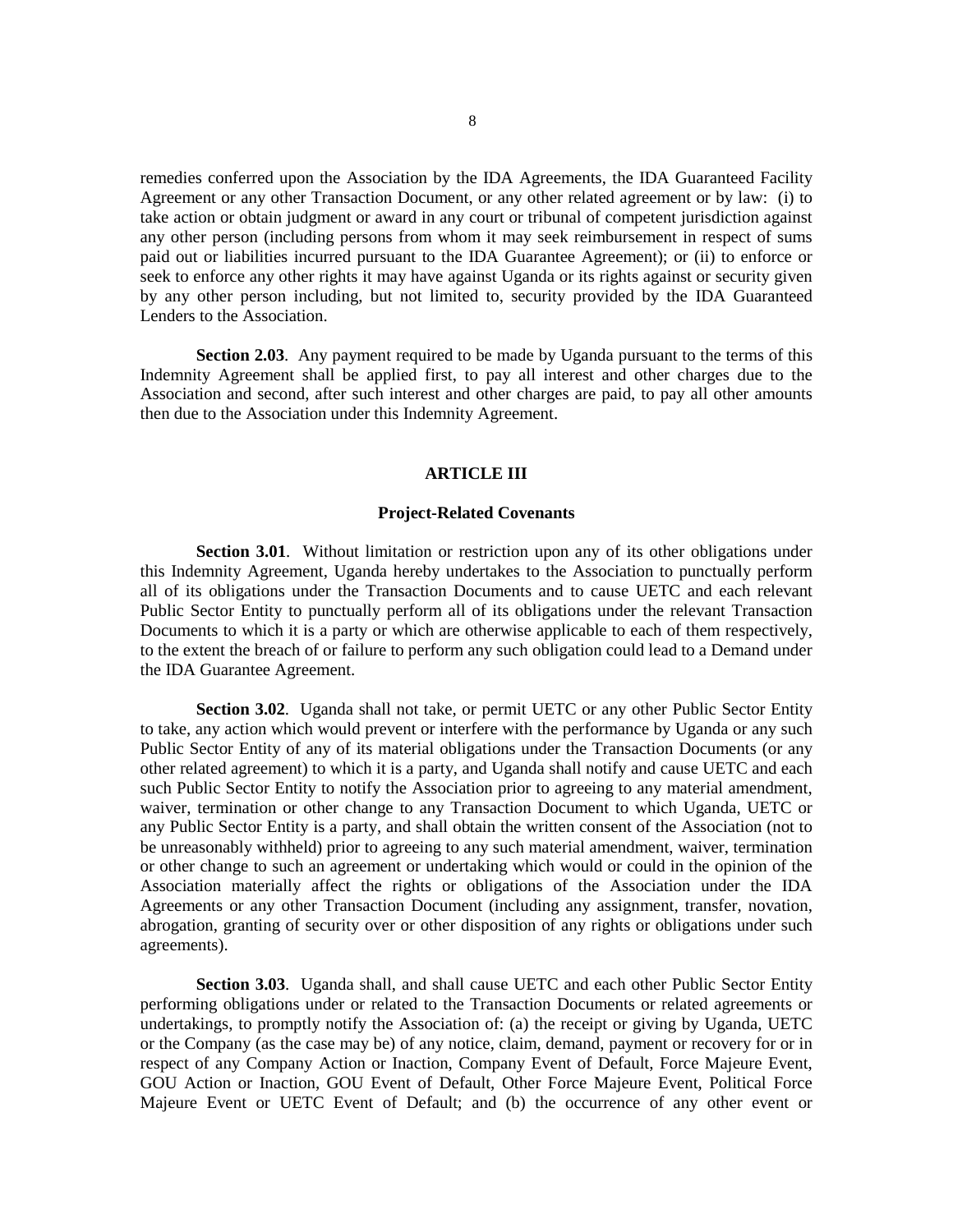circumstance that would or could: (i) result in the breach or termination of any Transaction Document; or (ii) affect the Company's, GOU's, Uganda's or UETC's ability to perform its obligations or exercise its rights under the Transaction Documents.

**Section 3.04**. Uganda shall take all lawful actions within its power to remedy and cure any GOU Event of Default (including a Change in Law) or any other event referred to in Section 3.03 within Uganda's, UETC's or a Public Sector Entity's control or responsibility, that would or could result in the breach or termination of any of the relevant Transaction Documents, or that could adversely affect the Government's ability to perform its obligations or exercise its rights under the Implementation Agreement or the Government Guarantee or the ability of any of the Public Sector Entities to perform its obligations or exercise its rights under the relevant Transaction Documents.

**Section 3.05**. Uganda shall take all lawful action within its power so as not to create or permit to exist or occur, and shall ensure that neither UETC nor any other Public Sector Entity shall create or permit to exist or occur, any circumstance or Change in Law that would render obligations under a relevant Transaction Document illegal, invalid, unenforceable, ineffective or void in whole or part, and will not initiate or permit any Public Sector Entity to initiate a Dispute in violation of the Implementation Agreement. If such circumstance or Change in Law exists or occurs, or a Dispute is initiated, Uganda shall take all lawful actions within its power to remedy and cure, or to procure that UETC or the appropriate Public Sector Entity remedies and cures, the adverse effect on the Project of such circumstance, Change in Law or Dispute.

### **Section 3.06**. Uganda shall:

(a) set aside the Kalagala Falls Site exclusively to protect its natural habitat and environmental and spiritual values in conformity with sound social and environmental standards acceptable to the Association. Any tourism development at the Kalagala Falls Site will be carried out only in a manner acceptable to the Association and in accordance with the aforementioned standards. Uganda also agrees that it will not develop power generation that could adversely affect the ability to maintain the above-stated protection at the Kalagala Falls Site without the prior agreement of the Association. In addition, GOU undertakes to conserve through a sustainable management program and budget mutually agreed by the Government and the Association (no later than expiration of the prevailing sustainable management program or such later date as the Association may agree), the present ecosystem of the Mabira Central Forest Reserve, as well as the Kalagala Central Forest Reserve and the Nile Bank Central Forest Reserve on the banks of Kalagala Falls (as such Reserves are included within the Kalagala Falls Site). Upon receiving the Association's notice of a termination (or prospective termination) of the IDA Guarantee Agreement (whether by the Association's payment thereunder or otherwise) which in turn may lead to a termination of the Project or this Agreement, Uganda will enter into discussions with the Association regarding an extension (and the terms of any extension) of the afore-mentioned setting aside of and undertakings in respect of the Kalagala Falls Site (including the Kalagala Central Forest Reserve and the Nile Bank Central Forest Reserve) and the Mabira Central Forest Reserve;

(b) carry out promptly or cause to be carried out promptly any action required to be performed by it or by any Public Sector Entity (including UETC) under the Environmental Management Plans and the Resettlement Action Plans;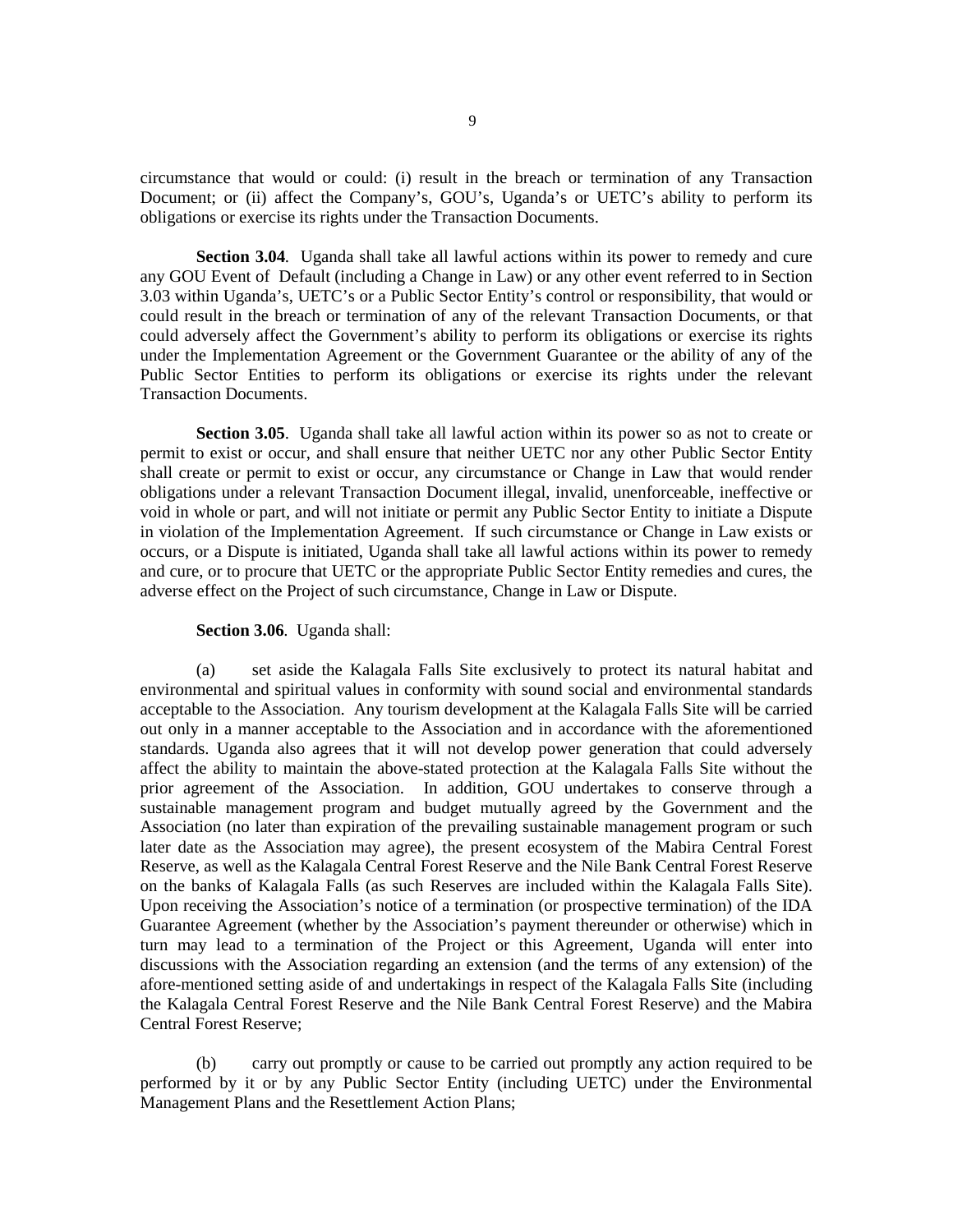(c) take all action that shall be necessary on its part or on the part of UETC or any other Public Sector Entity to enable the Company (i) to obtain any required approval or environmental or social authorization for the Company to perform its obligations under the Environmental Management Plans and the Resettlement Action Plans (so long as the Company has properly applied for such approval or authorization in accordance with the Laws of Uganda and/or any applicable Transaction Document provision), and (ii) to perform all of its obligations under the IDA Agreements and the Transaction Documents;

(d) not take any action or cause or permit UETC or any other Public Sector Entity to take any action that would prevent or interfere with the performance by the Company of such obligations referred to in Section 3.06(b) above;

(e) deliver, or cause UETC to deliver, to the Association a copy of its annual audited financial statements within six (6) months of their certification; and

(f) not take or permit to be taken any action that would prevent or interfere with the Company's performance of its obligations under the IDA Agreements.

**Section 3.07.** Uganda affirms to the Association that no Prohibited Activities have been engaged in by any official or representative of Uganda or any Public Sector Entity with respect to the Project or the UETC Line Project and declares its commitment to enforce the laws of Uganda against Prohibited Activities during and with respect to the performance of any contract or activity related to the Project.

**Section 3.08.** Without prejudice to Sections 9.01 and 9.02 of the General Conditions, Uganda shall, upon request, promptly provide the Association all information necessary, in the reasonable opinion of the Association, for the Association's review of Uganda's performance of its covenants pursuant to Sections 3.06 and 3.07 above.

**Section 3.09**. Without limitation of its rights under this Indemnity Agreement, the Association will notify Uganda as soon as practical following any reduction in amount, suspension or revocation of suspension, or termination of the IDA Guarantee.

#### **ARTICLE IV**

## **Remedies of the Association**

**Section 4.01.** In the event that: (i) Uganda fails to make any payment to or to indemnify the Association as required pursuant to Section 2.01 of this Indemnity Agreement; (ii) Uganda defaults in the performance of any of its obligations hereunder and such failure or default continues and remains uncured in the opinion of the Association for sixty (60) days or more after notice thereof shall have been given to Uganda by the Association; or (iii) any representation made by Uganda in or pursuant to this Indemnity Agreement, or any statement furnished in connection with this Indemnity Agreement and intended to be relied on by the Association in providing the IDA Guarantee, shall in the opinion of the Association have been incorrect in any material respect, the Association shall be entitled, in addition to any other rights and remedies it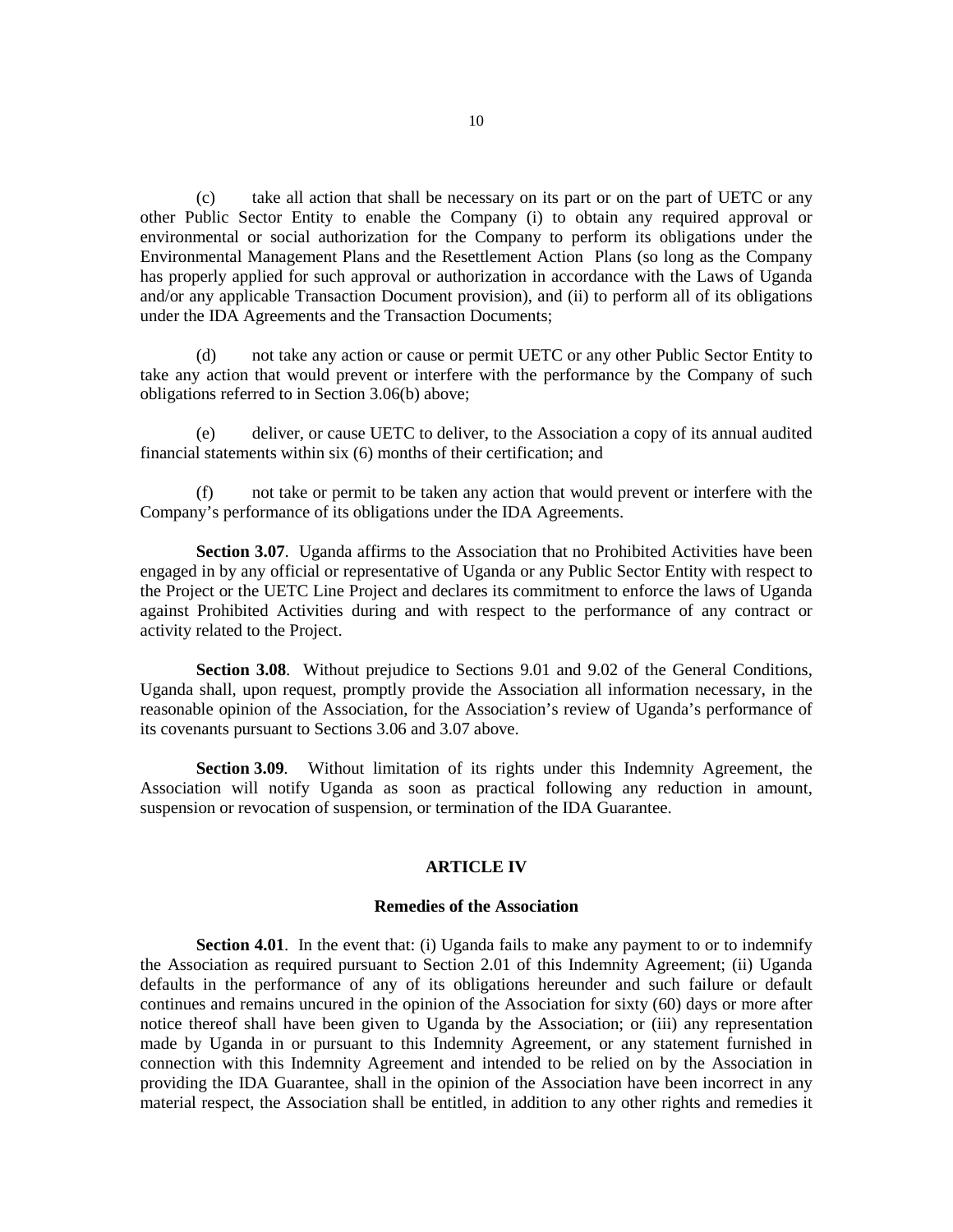may have, to suspend or cancel in whole or in part Uganda's right to make withdrawals under any development credit agreement or financing agreement between the Association and Uganda or under any loan or guarantee between the Bank and Uganda, or to declare the outstanding principal and interest of any such credit or loan due and payable immediately.

## **ARTICLE V**

## **Effective Date**

**Section 5.01**. This Indemnity Agreement shall come into force and effect upon signature by the parties, but save as otherwise may be provided hereunder, shall have no force or effect following the Government's satisfaction of all Guaranteed Obligations and the termination of the IDA Guarantee Agreement.

## **ARTICLE VI**

#### **Miscellaneous Provisions**

**Section 6.01.** The Minister of Finance of Uganda is hereby designated as representative of Uganda for the purposes of Section 11.03 of the General Conditions.

**Section 6.02.** The following addresses are specified for the purposes of Section 11.01 of the General Conditions:

For Uganda:

Minister of Finance, Planning and Economic Development P.O. Box 8147 Kampala Uganda

Facsimile: 1-256-414-230163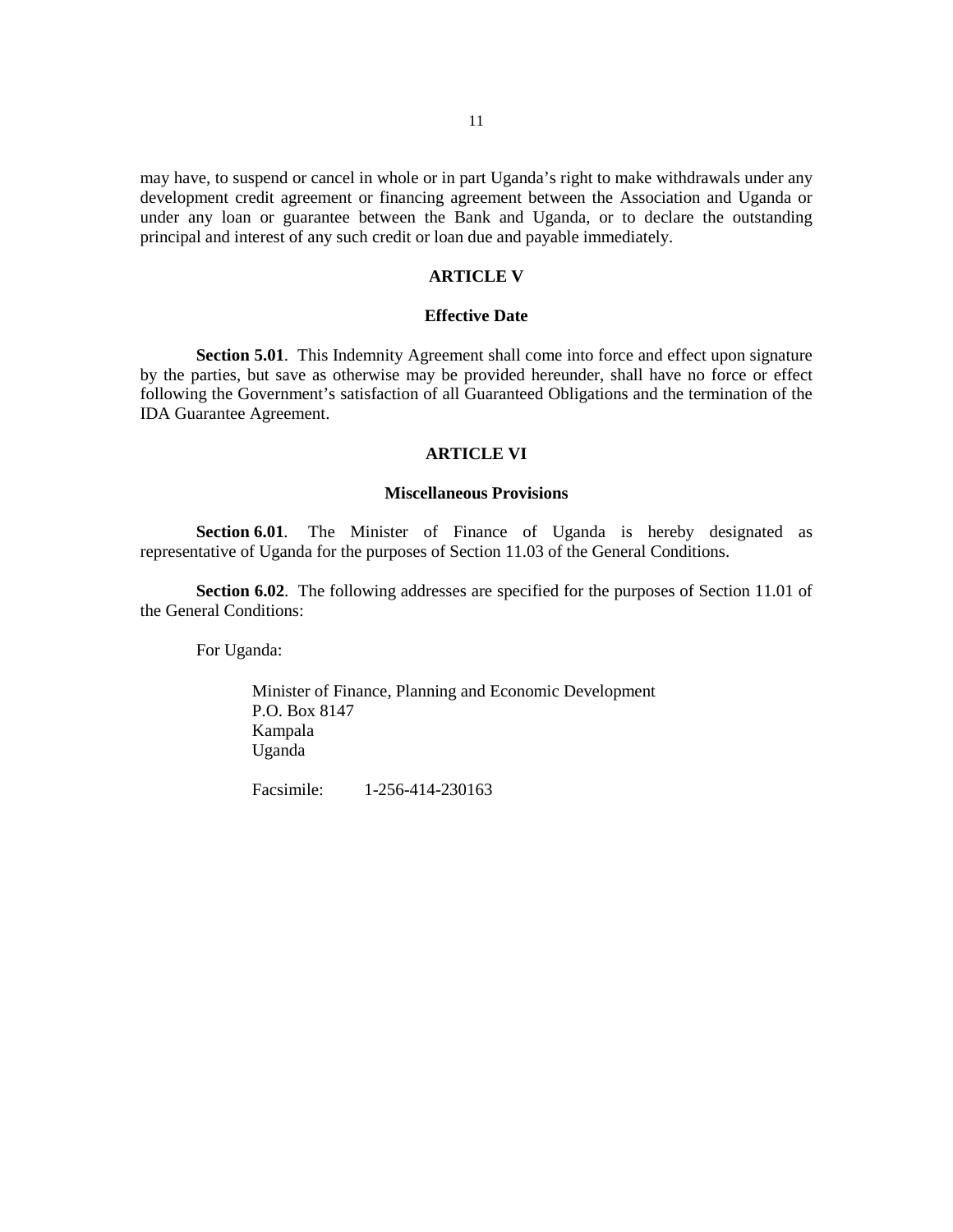For the Association:

International Development Association 1818 H Street, N.W. Washington, D.C. 20433 United States of America

| Cable address:   | Telex:          | Facsimile:     |
|------------------|-----------------|----------------|
| <b>INDEVAS</b>   | 248423 (MCI) or | 1-202-477-6391 |
| Washington, D.C. | 64145 (MCI)     |                |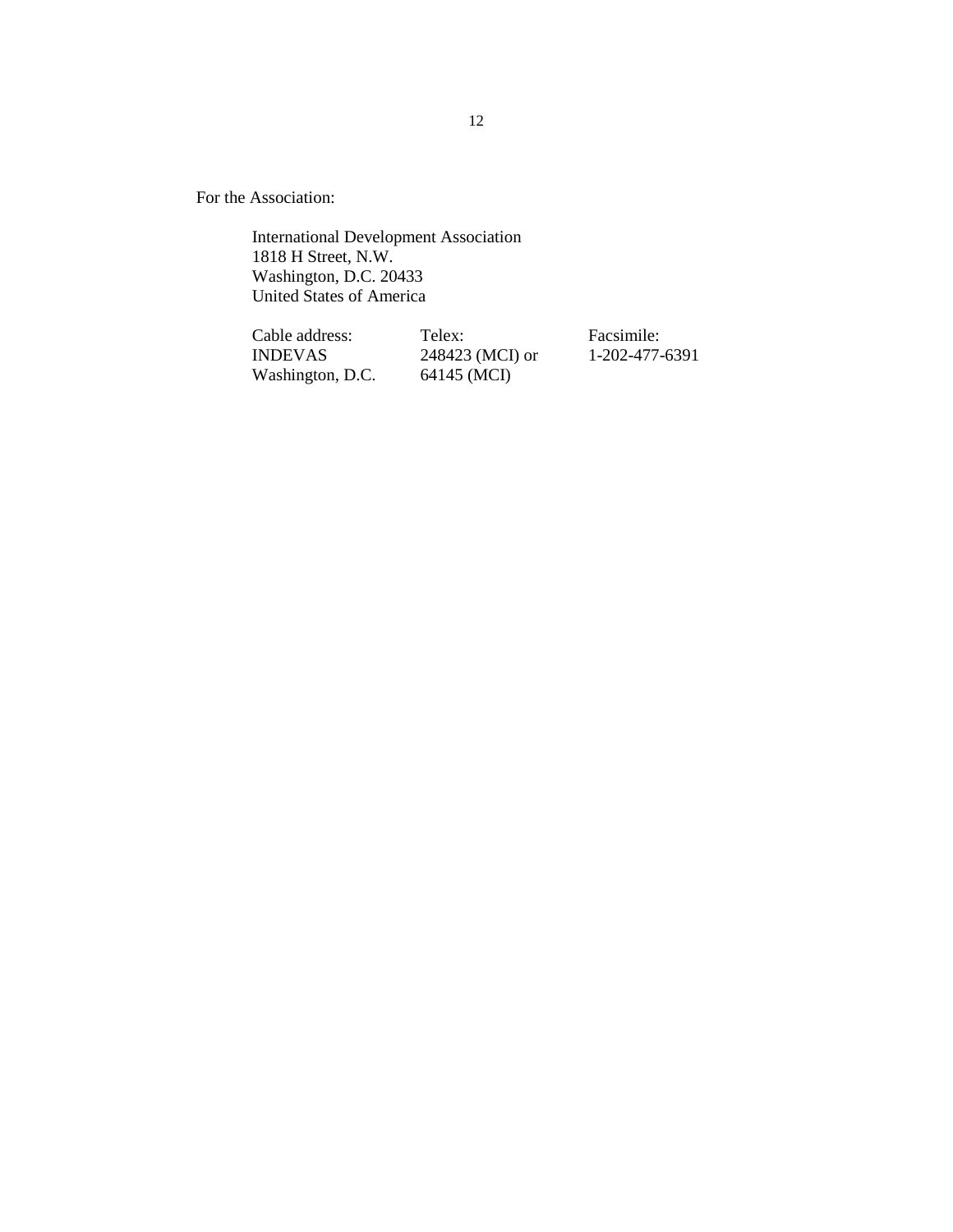IN WITNESS WHEREOF, the parties hereto, acting through their duly authorized representatives, have caused this Indemnity Agreement to be signed in their respective names in Washington, D.C. as of the day and year first above written.

## REPUBLIC OF UGANDA

/s/ Charles Ssentongo By:  $\_\_$ 

Authorized Representative

Name (printed): Charles Ssentongo

Title: Charge D'Affairs, Embassy of Uganda

# INTERNATIONAL DEVELOPMENT ASSOCIATION

/s/ Grace Yabrudy

 $By: \_\_$ 

Authorized Representative

Name (printed): Grace Yabrudy

Title: Country Manager for Uganda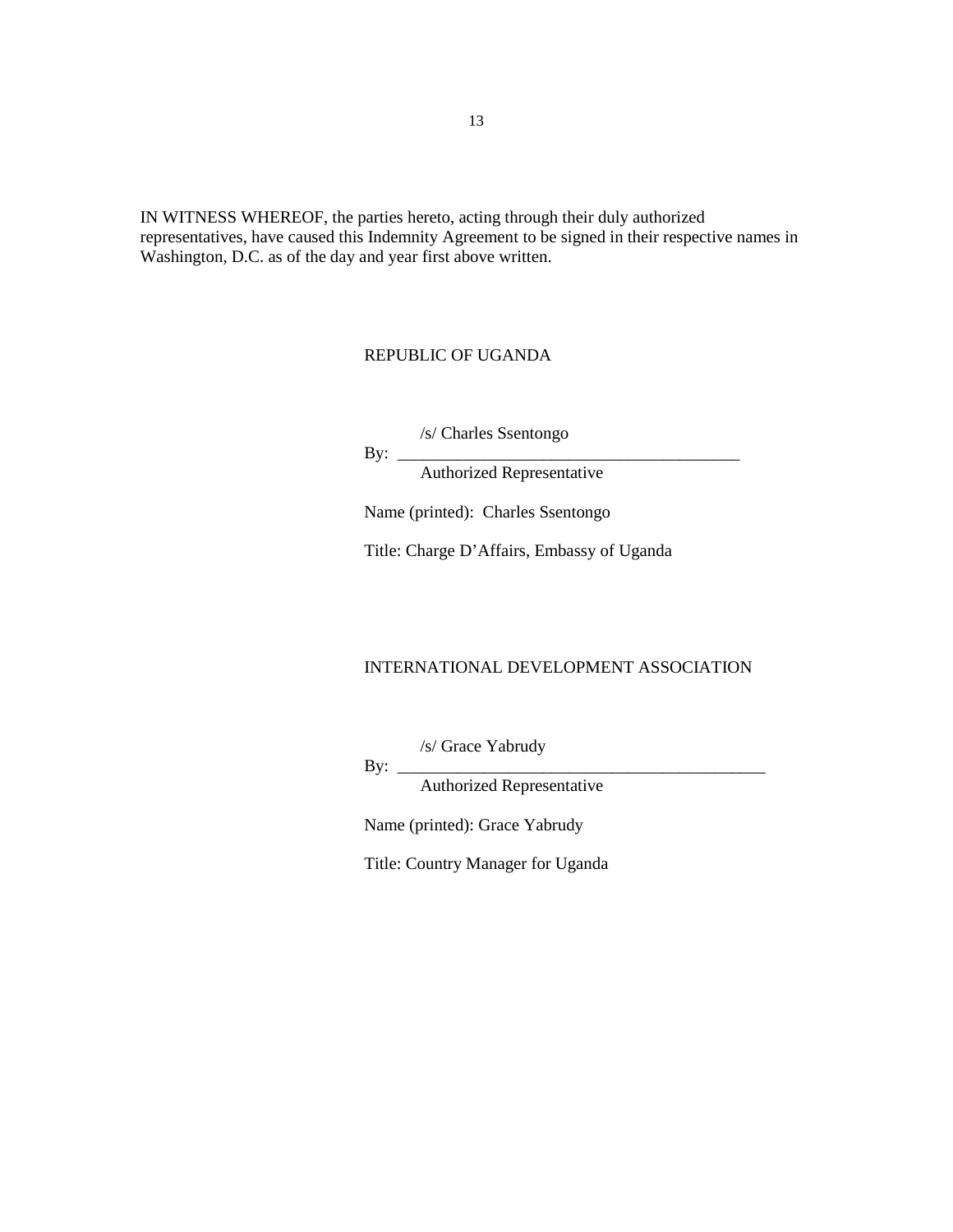**ANNEX 1** 

# **ANTI-CORRUPTION GUIDELINES FOR WORLD BANK GUARANTEE TRANSACTIONS**

The purpose of these Guidelines is to clarify the meaning of the terms "Corrupt Practices," "Fraudulent Practices," "Coercive Practices," "Collusive Practices" and "Obstructive Practices" in the context of IFC, MIGA and World Bank Guarantee (Partial Risk Guarantee – PRG) operations.

# **1. CORRUPT PRACTICES**

A "Corrupt Practice" is the offering, giving, receiving or soliciting, directly or indirectly, of anything of value to influence improperly the actions of another party.

# **INTERPRETATION**

A. Corrupt practices are understood as kickbacks and bribery. The conduct in question must involve the use of improper means (such as bribery) to violate or derogate a duty owed by the recipient in order for the payor to obtain an undue advantage or to avoid an obligation. Antitrust, securities and other violations of law that are not of this nature are excluded from the definition of corrupt practices.

B. It is acknowledged that foreign investment agreements, concessions and other types of contracts commonly require investors to make contributions for bona fide social development purposes or to provide funding for infrastructure unrelated to the project. Similarly, investors are often required or expected to make contributions to bona fide local charities. These practices are not viewed as Corrupt Practices for purposes of these definitions, so long as they are permitted under local law and fully disclosed in the payor's books and records. Similarly, an investor will not be held liable for corrupt or fraudulent practices committed by entities that administer bona fide social development funds or charitable contributions.

C. In the context of conduct between private parties, the offering, giving, receiving or soliciting of corporate hospitality and gifts that are customary by internationallyaccepted industry standards shall not constitute corrupt practices unless the action violates applicable law.

D. Payment by private sector persons of the reasonable travel and entertainment expenses of public officials that are consistent with existing practice under relevant law and international conventions will not be viewed as Corrupt Practices.

E. The World Bank Group does not condone facilitation payments. For the purposes of implementation, the interpretation of "Corrupt Practices" relating to facilitation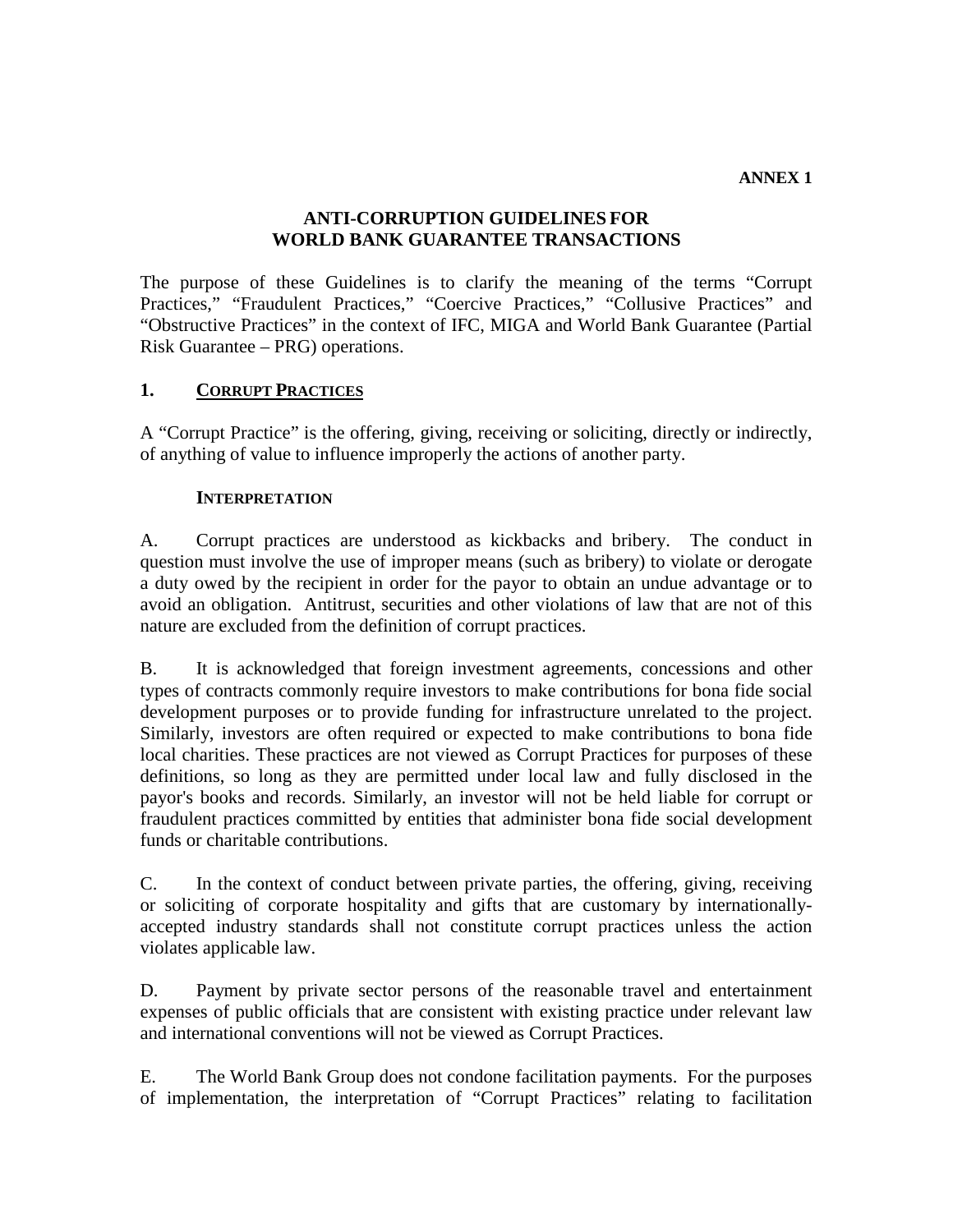payments will take into account relevant law and international conventions pertaining to corruption.

# **2. FRAUDULENT PRACTICES**

A "Fraudulent Practice" is any action or omission, including misrepresentation, that knowingly or recklessly misleads, or attempts to mislead, a party to obtain a financial benefit or to avoid an obligation.

# **INTERPRETATION**

A. An action, omission, or misrepresentation will be regarded as made recklessly if it is made with reckless indifference as to whether it is true or false. Mere inaccuracy in such information, committed through simple negligence, is not enough to constitute a "Fraudulent Practice" for purposes of World Bank Group sanctions or remedies.

B. Fraudulent Practices are intended to cover actions or omissions that are directed to or against a World Bank Group entity. It also covers Fraudulent Practices directed to or against a World Bank Group member country in connection with the award or implementation of a government contract or concession in a project financed by the World Bank Group. Frauds on other third parties are not condoned but are not specifically sanctioned in IFC, MIGA, or PRG operations. Similarly, other illegal behavior is not condoned, but will not be sanctioned as a Fraudulent Practice under World Bank Group operations.

# **3. COERCIVE PRACTICES**

A "Coercive Practice" is impairing or harming, or threatening to impair or harm, directly or indirectly, any party or the property of the party to influence improperly the actions of a party.

# **INTERPRETATION**

A. Coercive Practices are actions undertaken for the purpose of bid rigging or in connection with public procurement or government contracting or in furtherance of a Corrupt Practice or a Fraudulent Practice.

B. Coercive Practices are threatened or actual illegal actions such as personal injury or abduction, damage to property, or injury to legally recognizable interests, in order to obtain an undue advantage or to avoid an obligation. It is not intended to cover hard bargaining, the exercise of legal or contractual remedies or litigation.